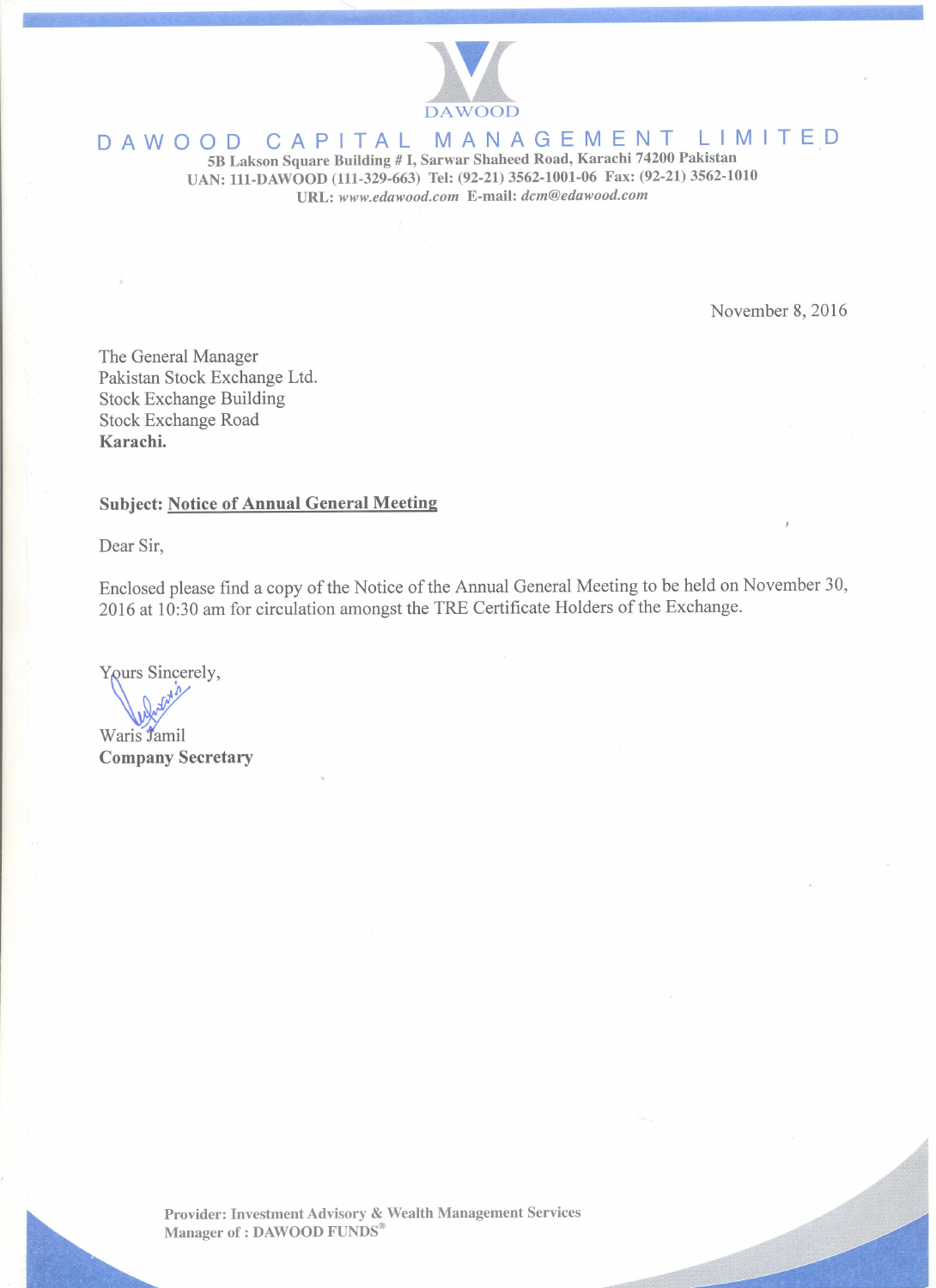# **Notice of Annual General Meeting Dawood Capital Management Limited**

Notice is hereby given that the 25<sup>th</sup> AGM of Dawood Capital Management Limited will be held at its Registered Office, 5B Lakson Square Building No.1, Sarwar Shaheed Road, Karachi on November 30, 2016 at 10:30 a.m. to transact the following business:

# **Ordinary Businesses**

- 1. To confirm the minutes of 24th Annual General Meeting held on November 30, 2016.
- 2. To receive, consider and adopt the Audited Financial Statements of the Company for the year ended June 30, 2016 together with Directors' and Auditors' Reports thereon.
- 3. To consider the appointment of External Auditors and to fix their remuneration for the financial year ending June 30, 2017.

# 4. **SPECIAL BUSINESS**

# **Ordinary Resolutions:**

# **1. Transmission of Annual Accounts**

To give effect of S.R.O  $470(I)2016$  dated May 31, 2016 of the Securities & Exchange Commission of Pakistan ("SECP") shareholder"s approval is being sought to allow the Company to circulate its Annual Report through CD/DVD/USB to all members. The Company, however, shall place on its website a standard Request Form to enable intimation to the Company by those members who require hard copy of the Annual Report instead of through CD/DVD/USB. In this regard, the following resolutions are proposed to be passed as Ordinary Resolutions.

RESOLVED that the Company may transmit the annual balance sheet and profit and loss account, auditor"s report and director"s report, to its members through CD/DVD/USB instead of hard copy at their registered addresses.

FURTHER RESOLVED THAT the standard Request Form be and is hereby placed on Company"s website for the purpose of communication of the requisition of annual audited accounts through hard copy.

### 5. **Special Resolutions:**

### **2. Change of Name of the Company**

To consider the change of name of Company and pass the following resolution with or without modification as special resolution:

"Resolved that, the name of the Company be and is hereby changed from "Dawood Capital Management Limited to 786 Investments Limited or any other similar name subject to the approval from SECP".

Further Resolved that the new name of the Company will be replaced with the old name wherever appears in MOA and AOA or elsewhere"

FURTHER RESOLVED THAT the Chief Executive Officer and the Company Secretary be and are hereby singly authorized to take or cause to be taken any and all actions necessary and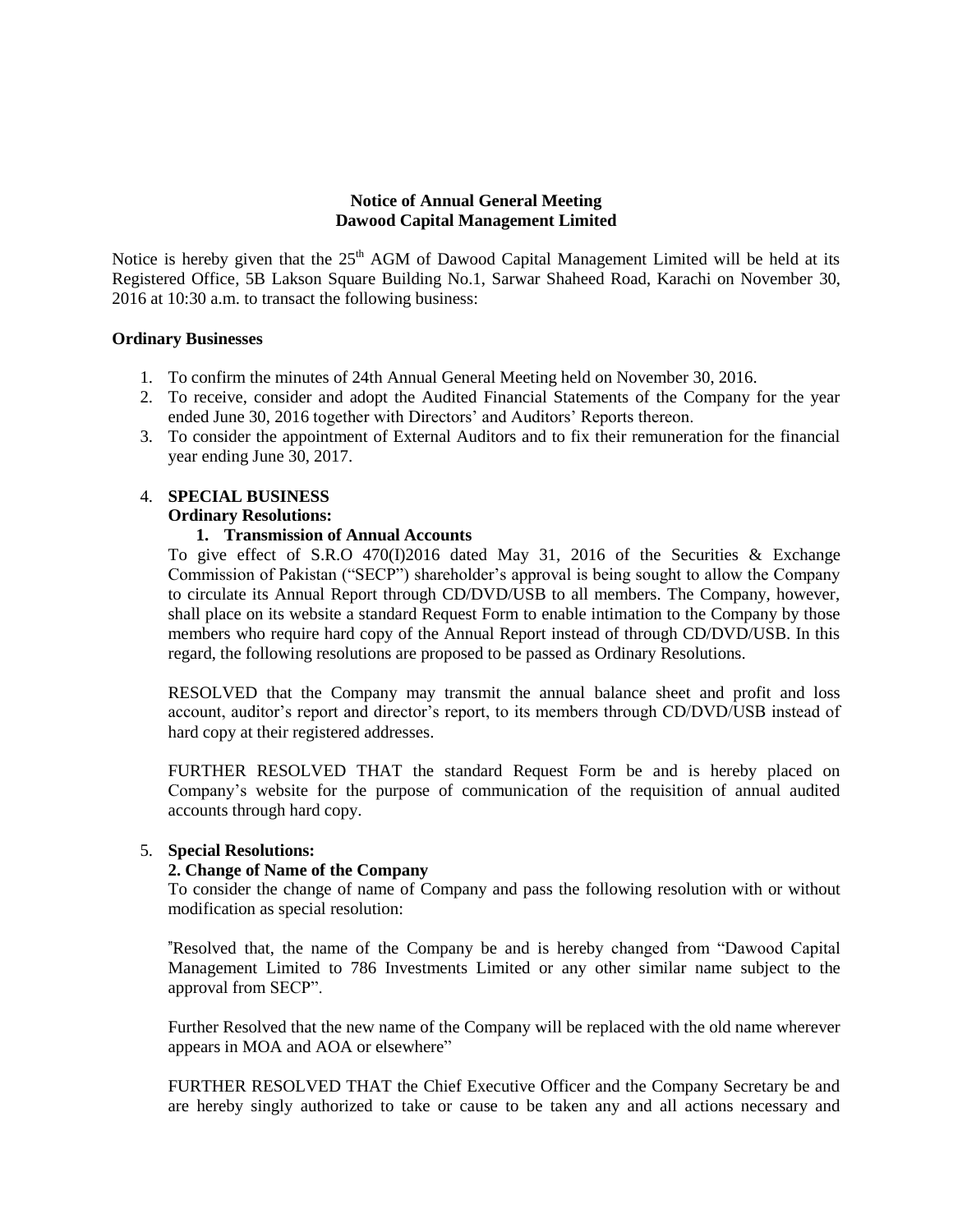incidental for the purposes of change name of the Company and make necessary submissions and complete legal formalities, as may be required to implement the aforesaid Special Resolutions"

# **3.Amendment in Article of Association**

The Securities & Exchange Commission of Pakistan has issued the Companies (E-Voting) Regulations, 2016 (the "Regulations") on January 22, 2016 vide S.R.O 43(I)/2016 which allows both members and non-members to take part in decision making in the general meeting of the Company through electronic means through an intermediary.

In order to comply with the Regulations, the existing Articles of Association (AOA) of the Company needs to be amended.

To consider, propose and if thought fit, pass with without modification, the Special Resolutions to amend the existing Articles of Association by addition of the following new paragraph in Article 54 and Article 58(iii) in order to bring the effect of the Companies (E-Voting) Regulations, 2016.

RESOLVED THAT the following new paragraph be and is hereby added in the existing Article 54 of the AOA of the Company to be read as follows:

### **54 Votes of Members**

"The provisions and requirements for e-voting as prescribed by the SECP from time to time shall be deemed to be incorporated in these Articles of Association, irrespective of the other provisions of these Articles and notwithstanding anything contradictory therein".

FURTHER RESOLVED THAT following new paragraph be and is hereby added in the existing Article 58 of the AOA of the Company to be read as follows:

### **58(iii) Form of Proxy**

"An instrument appointing a proxy shall be in the form specified in Regulation 39 of the Table 'A' in the First Schedule to the Ordinance or Schedule II of the Companies (E-Voting) Regulations, 2016 or in any other form which the Directors may approve."

FURTHER RESOLVED THAT the Chief Executive Officer and the Company Secretary be and are hereby singly authorized to take or cause to be taken any and all actions necessary and incidental for the purposes of altering the Articles of Association of the Company and make necessary submissions and complete legal formalities, as may be required to implement the aforesaid Special Resolutions"

A statement under Section 160 (1) (b) of the Companies Ordinance, 1984 setting forth all material facts including a draft of the PROPOSED RESOLUTIONS to above special business is annexed to the notice of meeting being sent to the shareholders.

6. Any other Business with the permission of the Chair.

**By Order of the Board**

**November 9, 2016 Waris Jamil Karachi** *CFO & Company Secretary*